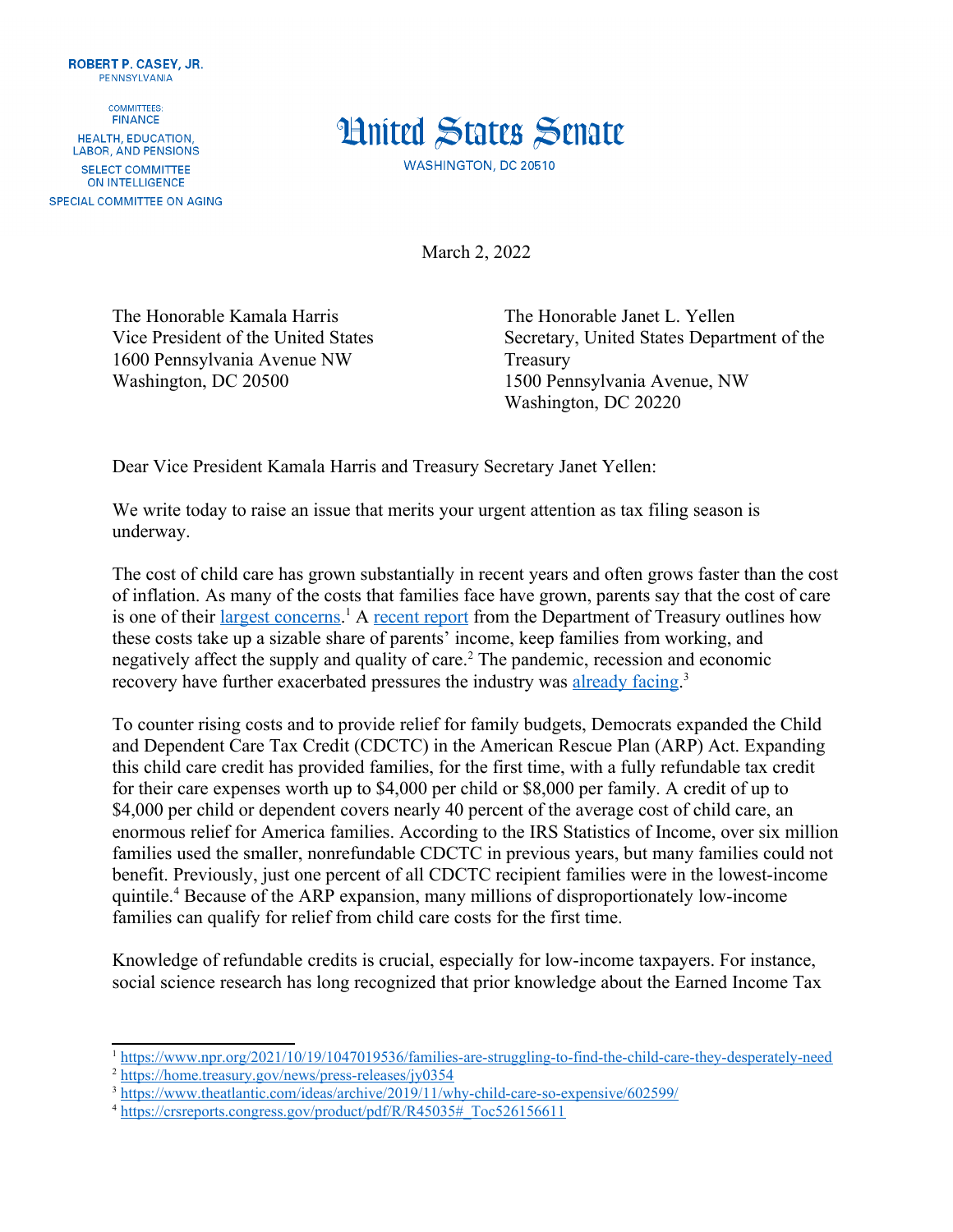<span id="page-1-6"></span><span id="page-1-4"></span><span id="page-1-2"></span><span id="page-1-0"></span>Credit(EITC) meaningfully affects take-up rates<sup>5, [6,](#page-1-3) 7</sup> The IRS acknowledged this with its  $EITC$ [Awareness Day,](https://www.irs.gov/newsroom/eitc-awareness-day-important-changes-mean-more-people-qualify-for-credit-that-helps-millions-of-americans) where it highlighted the ARP's changes to the EITC. Likewise, the Administration has made commendable efforts to raise awareness of the expanded Child Tax Credit (CTC), Economic Impact Payments, EITC expansion and other new pandemic-era aid programs[.8](#page-1-7) These efforts include the "Day of Action to Ensure Americans Get the Tax Credits They Deserve" on February 8, the creation of [ChildTaxCredit.gov](https://ChildTaxCredit.gov), and the ongoing "Whole of Government Effort" to tell families about the new credits for which they may be eligible.

While these efforts to get families signed up for the EITC and CTC are commendable, the Treasury Department and White House seem to have made no meaningful effort to raise awareness about the \$4,000 per-child CDCTC. For instance:

- The Administration's widely touted [ChildTaxCredit.gov](https://ChildTaxCredit.gov) provides no information on the CDCTC, even though many families with children who are eligible for CTC are likely also eligible for the CDCTC. This is despite the fact that [ChildTaxCredit.gov](https://ChildTaxCredit.gov) provides information on the EITC for childless workers—a valuable program, but not one targeted at families with children, the website's primary audience.
- The February 8 "Day of Action to Ensure Americans Get the Tax Credits They Deserve" never mentioned the CDCTC.
- The "Whole of Government Effort" on tax credits has neglected to include the CDCTC, even when sending notices to the Americans most likely to be eligible for this credit, such as in emails from the Department of Education to parents of young children.

The lack of attention to the CDCTC is troubling because as a newly refundable credit, it faces many of the same informational hurdles around families becoming aware of its existence as the CTC does. Many families are eligible to receive more money from the expanded CDCTC than from the Child Tax Credit. Failing to inform families of its existence would be a costly mistake.

We appreciate the efforts of the Internal Revenue Service, which, after being notified of similar oversights, has worked to update formerly outdated pages about the CDCTC, make approachable factsheets and materials for families and to incorporate the CDCTC into its [Coronavirus Tax](https://www.irs.gov/coronavirus-tax-relief-and-economic-impact-payments)  [Relief](https://www.irs.gov/coronavirus-tax-relief-and-economic-impact-payments) page.

We ask the Department of Treasury and the rest of the Administration to similarly incorporate the CDCTC into outreach materials and campaigns around refundable tax credits from which it has been omitted. These include [ChildTaxCredit.gov](https://ChildTaxCredit.gov) and any other appropriate materials disseminated to families, agencies, state and local governments and community organizations as part of the "Whole of Government" effort around refundable tax credits.

As families live under the burden of rising prices, they need to know about the solutions that their government is providing them. In this case, we have already passed a credit to alleviate one of the largest burdens families face—child care. Families just need to be equipped to take advantage of it. Together, we can ensure Americans get *all* the tax credits for which they are

<span id="page-1-1"></span>[<sup>5</sup>](#page-1-0) <https://www.aeaweb.org/articles?id=10.1257/aer.103.7.2683>

<span id="page-1-3"></span>[<sup>6</sup>](#page-1-2) <https://www.aeaweb.org/articles?id=10.1257/pol.2.3.180>

<span id="page-1-5"></span> $\frac{7 \text{ https://www.aeaweb.org/articles?id=10.1257/pol.20180054}}{2 \text{ https://www.aeaweb.org/articles?id=10.1257/pol.20180054}}$  $\frac{7 \text{ https://www.aeaweb.org/articles?id=10.1257/pol.20180054}}{2 \text{ https://www.aeaweb.org/articles?id=10.1257/pol.20180054}}$  $\frac{7 \text{ https://www.aeaweb.org/articles?id=10.1257/pol.20180054}}{2 \text{ https://www.aeaweb.org/articles?id=10.1257/pol.20180054}}$  $\frac{7 \text{ https://www.aeaweb.org/articles?id=10.1257/pol.20180054}}{2 \text{ https://www.aeaweb.org/articles?id=10.1257/pol.20180054}}$  $\frac{7 \text{ https://www.aeaweb.org/articles?id=10.1257/pol.20180054}}{2 \text{ https://www.aeaweb.org/articles?id=10.1257/pol.20180054}}$ 

<span id="page-1-7"></span>[<sup>8</sup>](#page-1-6) [https://www.irs.gov/newsroom/eitc-awareness-day-important-changes-mean-more-people-qualify-for-credit-that](https://www.irs.gov/newsroom/eitc-awareness-day-important-changes-mean-more-people-qualify-for-credit-that-helps-millions-of-americans)[helps-millions-of-americans](https://www.irs.gov/newsroom/eitc-awareness-day-important-changes-mean-more-people-qualify-for-credit-that-helps-millions-of-americans)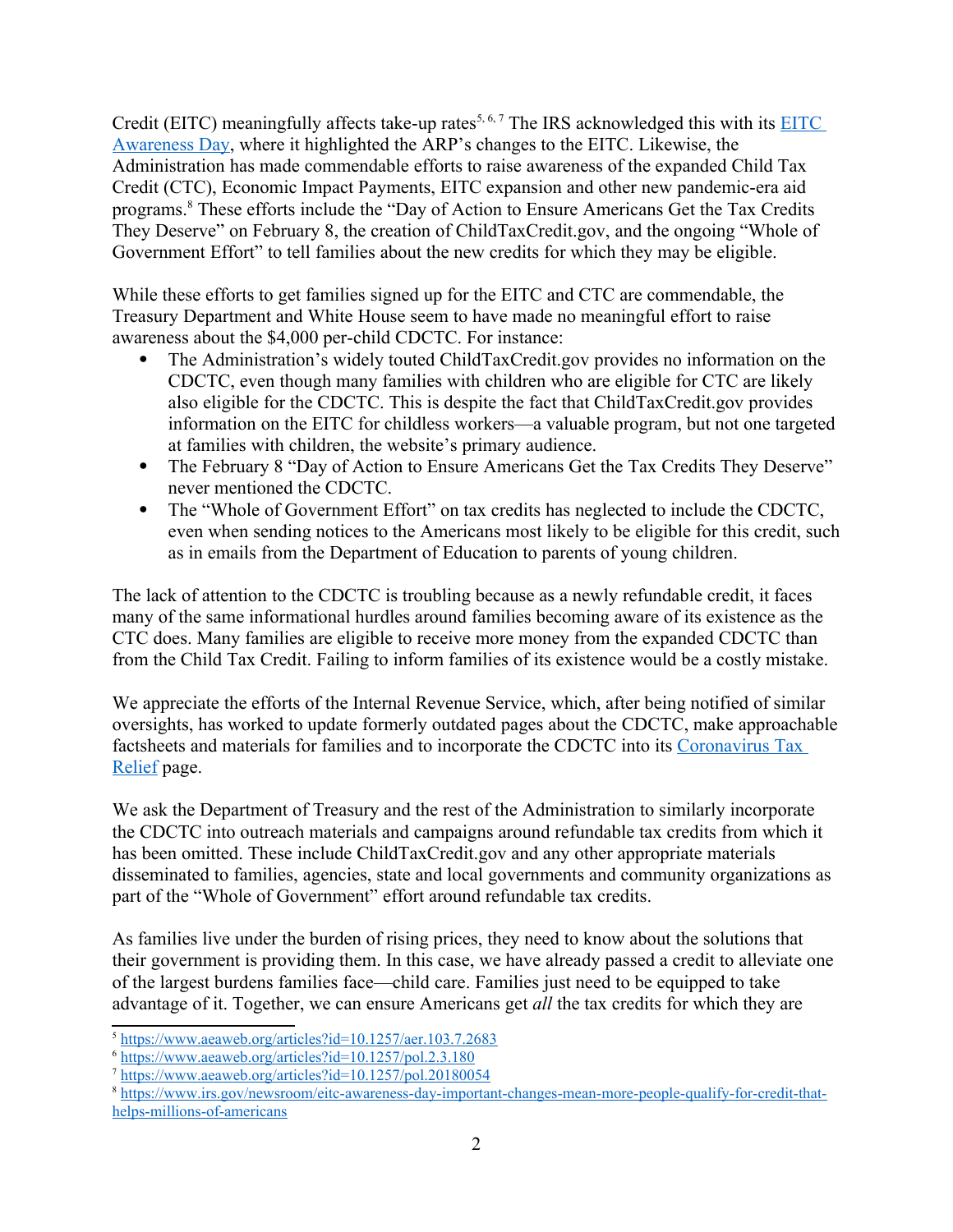newly eligible for this tax season—those which they deserve. Thank you for your attention to this issue and your urgent action as tax season is already underway.

Sincerely,

United States Senator United States Senator

Sherrod Brown Benjamin L. Cardin United States Senator United States Senator

Tammy Ovekwatt

Tammy/Duckworth Richard J. Durbin United States Senator United States Senator

Mazie K. Hirono Angus S. King, Jr. Angus S. King, Jr. Angus S. King, Jr. Angus S. King, Jr. Angus S. King, Jr. Angus S. King, Jr. Angus S. King, Jr. Angus S. King, Jr. Angus S. King, Jr. Angus S. King, Jr. Angus S. King, J

Patty Murray Jeanne Shaheen

ar 1 Blemen.

Robert P. Casey, Jr.  $\sqrt{ }$  Richard Blumenthal

United States Senator United States Senator

eanne Sthaheen

United States Senator United States Senator